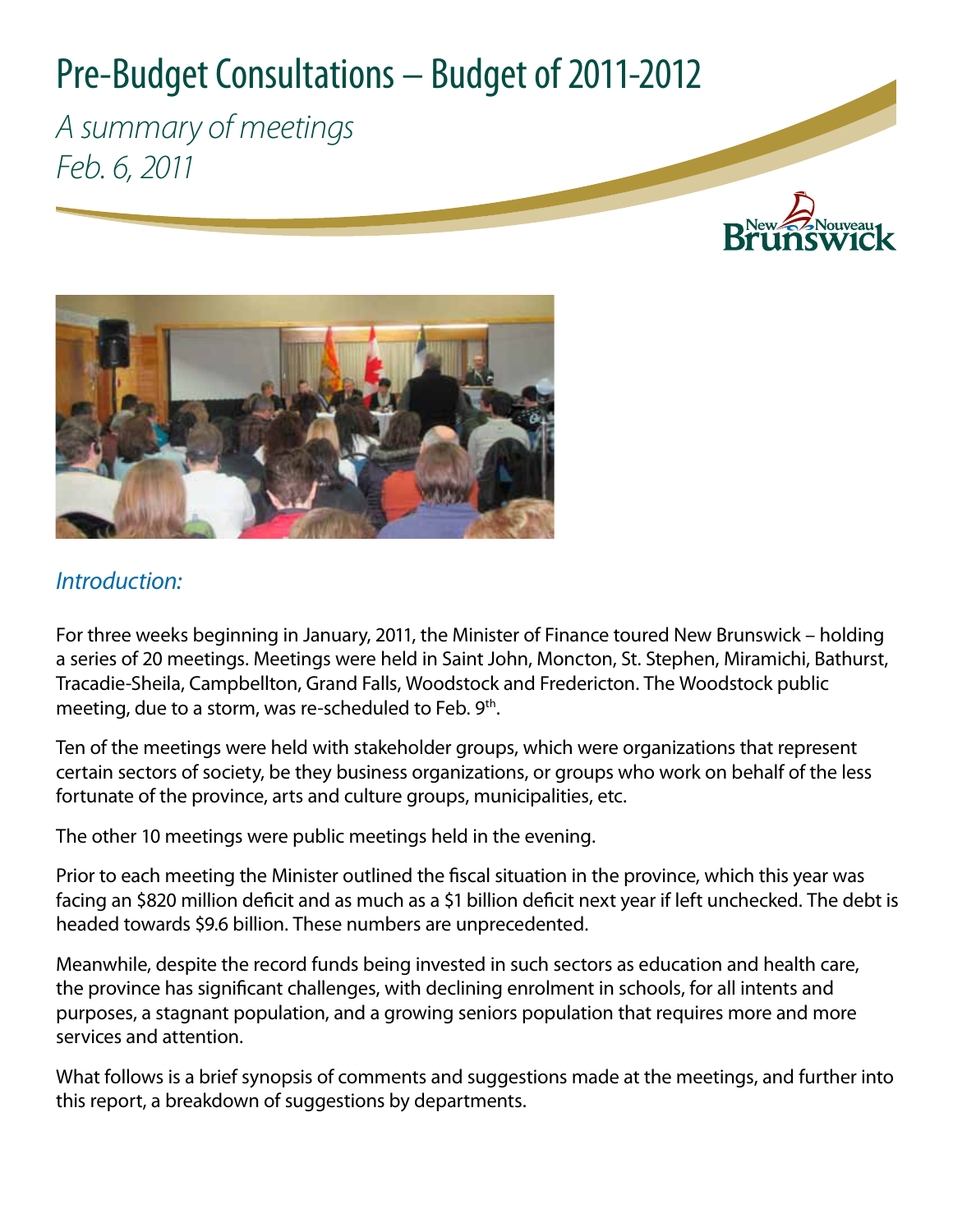# *Special note:*

Three union groups in particular attended all public meetings. They were as follows:

**Home support workers:** They expressed great concern about the contracts with service providers Red Cross Canada and the fact that they are only paid 12 cents per kilometre to travel and about \$9.00 per hour wages. They said there needs to be greater accountability on the contracts signed by government.

**Teachers' Assistants**: Explained they are working under unreasonable demands and that there are more special needs students entering the system daily but the resources for their tasks are not growing exponentially. They said the school districts are top-heavy in administration and the front-line workers are not given the tools they need to do their jobs properly.

**Canadian Union of Public Employees**: CUPE, representing both highway workers, and NB Liquor stores, expressed concerns on public-private projects (P-3) as well as reports of the potential sale of NB Liquor, which is consistently profitable.

What follows is a list of the various suggestions, by department, which were presented during the meetings throughout the province:

# *Point-by-Point summary of Pre-Budget Consultations for 2011-2012 budget*

### **General – Government**

- Avoid duplication and reduce within government by finding greater efficiencies.
- Cut the number of public and civil servants in NB.
- Do more for pay equity in the private sector.
- Get rid of the defined-pension benefits program and move to a defined-contribution program.
- Review pensions including MLA pension plan.
- Review severance for defeated MLAs.
- Increase the time frame for a balanced budget to six years instead of four.
- Stop sending pay stubs to workers in the mail for those who can get it electronically via email.
- Greater co-operation needed between Maritime/Atlantic provinces.
- Eliminate senior bonuses in government, especially for anyone making more than \$200,000 annually in crown corporations.
- Focus more on video conferencing instead of travel for meetings.
- Establish clear performance measurement.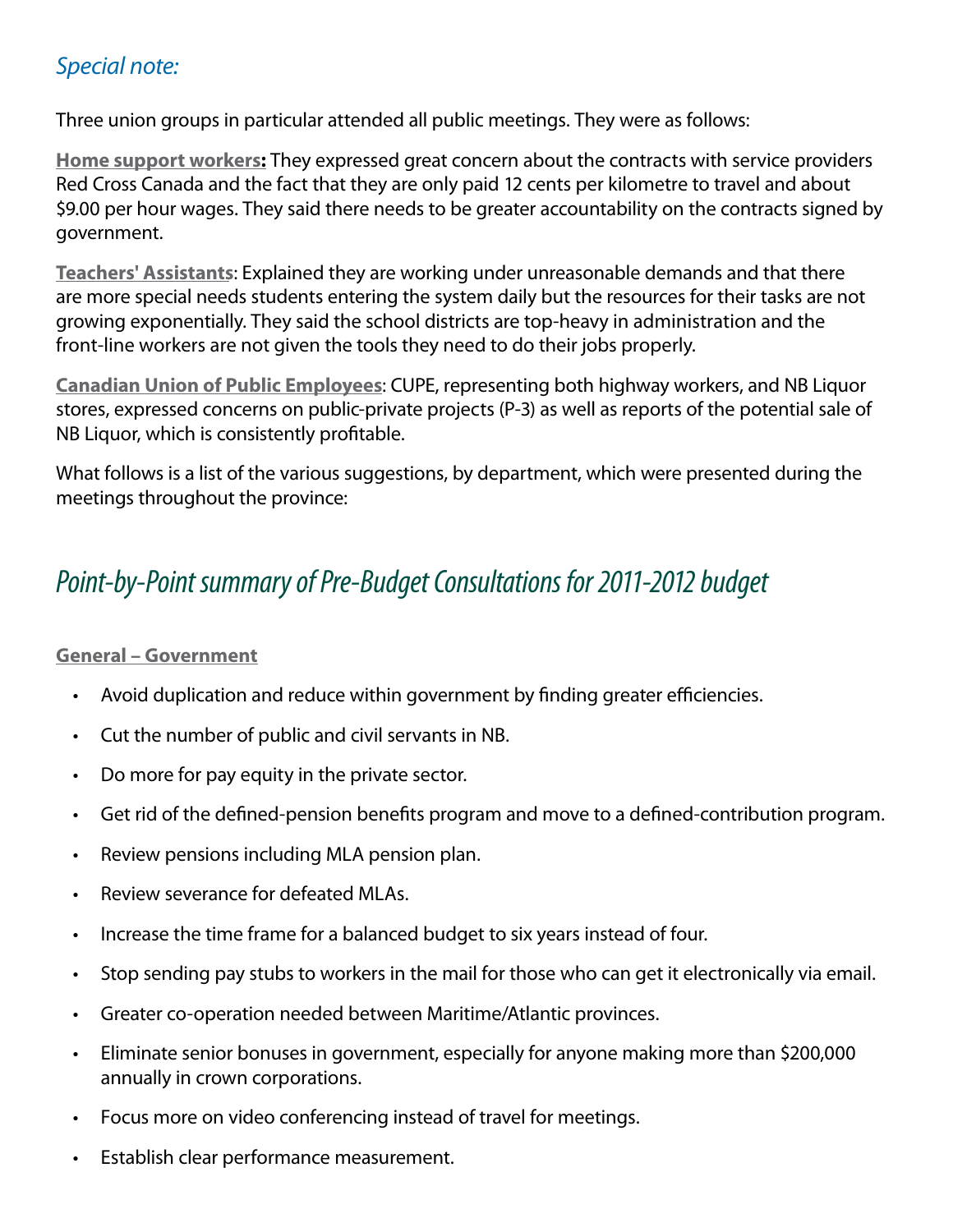- Increase cuts to each department to 5% per year.
- De-centralize government services to put jobs in the regions.
- Bilingualism costs too much to the province.

#### **Health Department**

- Too top heavy (administration, directors).
- Get rid of Facilicorp which is costly and ineffective.
- Doesn't speak to other departments it works with, like Social Development, on housing issues, etc.
- RNs are too often found in offices instead of on the floor.
- Front line workers are continually asked to fill out time-consuming surveys that are never followed up on.
- Ambulances sit idling road-side and spending \$120 daily for fuel not good for the pocket book or environment.
- Ambulance NB has an \$87 million year contract with government that needs to be examined.
- Increase tobacco taxes.
- Move faster on catastrophic drug program.
- Focus more on mental health to avoid higher costs down the road as individuals require more intervention and help from various government departments and agencies.
- We have too many hospitals for a province of our size and some need to be closed and a new focus placed on centres of excellence and regionalization.
- Get more, and cheaper, generic drugs into the system.
- Involve pharmacy owners in changes to drug programs.
- Allow nurses to perform more of the minor and time-consuming work that Doctors do now.
- Take the two health councils now in operation and meld them into one.

**Education and Early Childhood Development**

- Bolster physical education programs in school to combat childhood obesity, inactive children, and health problems.
- Often mentioned was the seemingly disproportionate number of administrators in school district offices in some regions.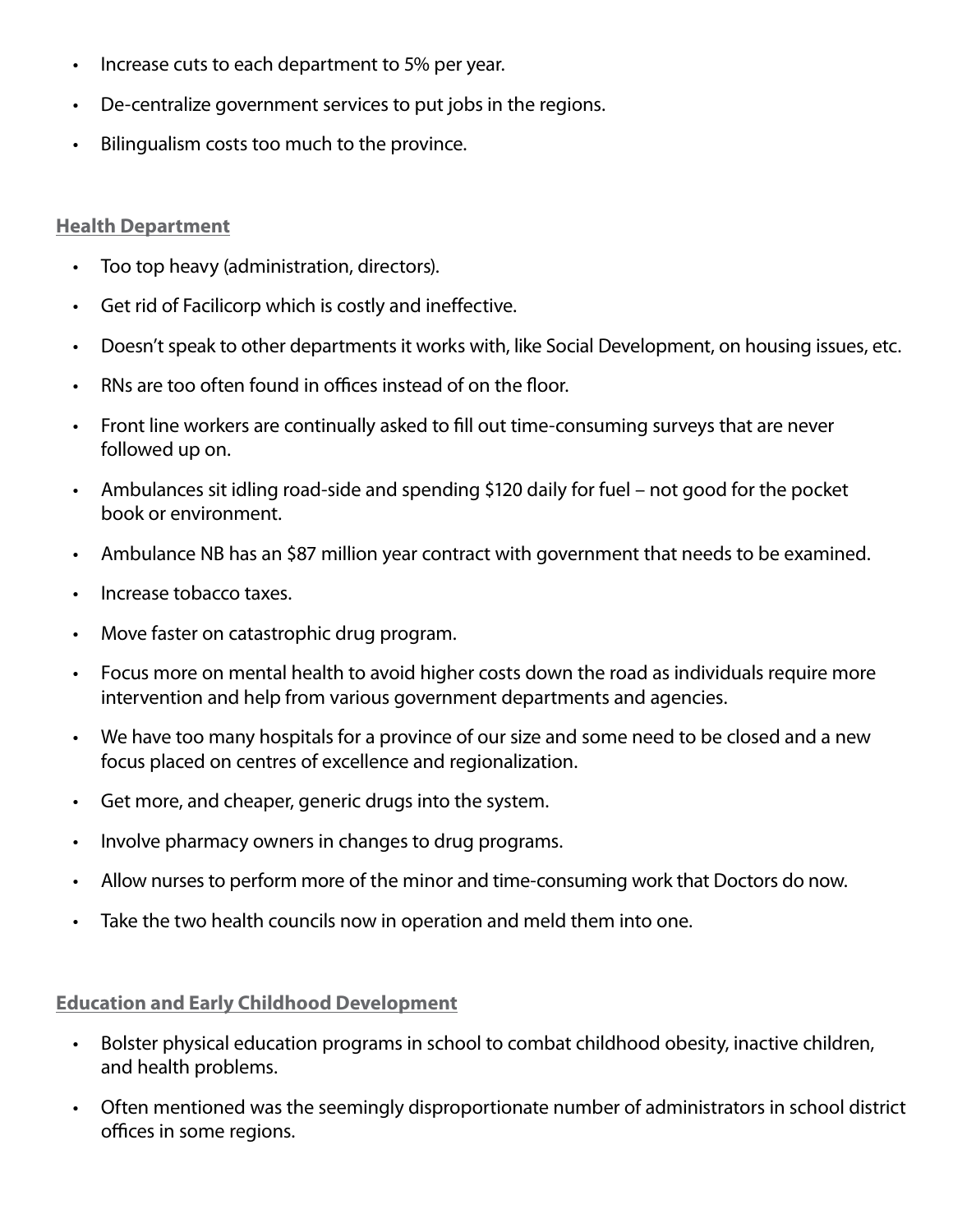- Invest more in education to help attract immigrants to NB.
- Lowering temperature in schools by two degrees at night would save \$10,000 to \$12,000 per school said one participant.
- Explore a four-day school week.
- Put greater emphasis on early childhood development.
- Privatize school buses.
- Include outdoor / environmental education as part of student's development.
- Amalgamate the Francophone and Anglophone school bus systems into one system.
- Increase salaries and make work conditions better for early childhood development workers.
- Make childcare spaces in the province more affordable and increase their numbers.

#### **Local Government**

- Have LSDs pay higher rates of taxes as they enjoy amenities in their neighbouring larger centres.
- Allow LSDs a greater say in negotiating contracts for RCMP services.
- Stop sending paper copies and forms to municipalities at budget time when most just fill them on line and print them off at their offices that way.
- Base assessment freezes or any other property tax breaks on means.
- Regional development among communities is a must.

#### **Social Development**

- Better co-ordination between Social Development, Health Department and other agencies are needed to improve senior care.
- A clear strategy is needed to address our aging population and how to meet future demands.
- Increase social assistance rates.
- When making reductions in spending, don't cut any programs or subsidies to the most vulnerable in the province.
- Establish a cross-jurisdictional committee to set a path on dealing with challenges in home care for seniors.
- Review criteria on how seniors are placed in nursing homes and staffing issues related to those nursing homes.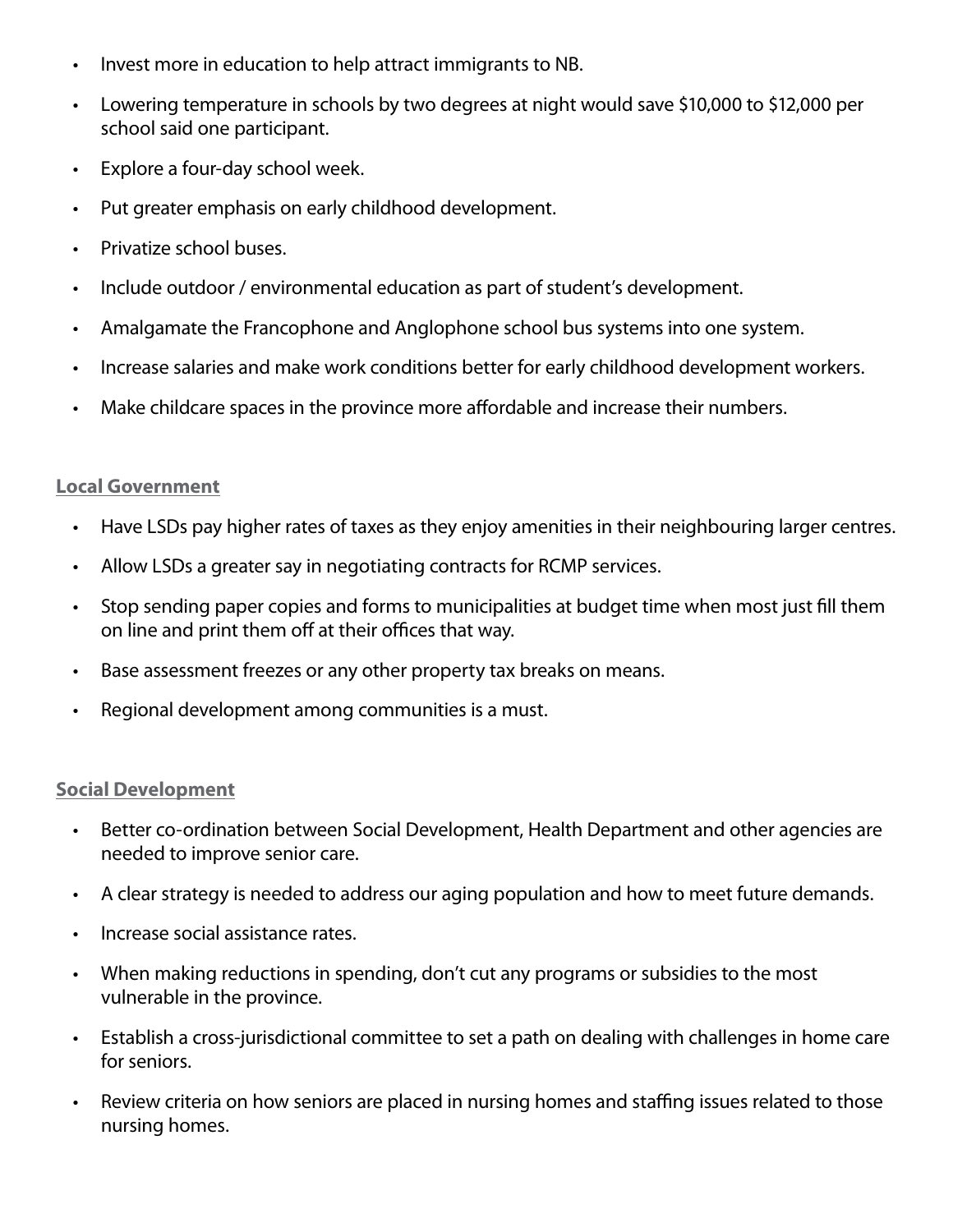#### **Finance**

- Roll back tax breaks and increase the HST.
- Don't raise the HST.
- Stop the lower tax breaks for the province's richest.
- Put tolls back on the roads, especially at entry points to the province.
- Raise the gasoline tax.
- Explore New Brunswick-backed bonds which could be available instead of RRSPs at a higher rate of return.
- Stop giving such large tax breaks etc. to corporations.
- Tax junk food and soda pop at higher rates, and raise "sin taxes".
- Lower taxes for small and medium-size business.
- New Brunswick Investment Management Corporation needs to invest more of its pension funds in New Brunswick.
- Raise the small business investment tax credit.
- Do not put a two-tier minimum wage in place.
- Do put a two-tier minimum wage in place.
- Introduce a renovation tax credit at the provincial level.

#### **Wellness and Culture**

- View arts spending as an investment. For every \$1 invested in arts, there is a spinoff of \$4.
- Increase sports funding.
- Pay greater attention to museums and their contribution to our heritage and culture.

#### **Business New Brunswick**

- Increase research & development funding.
- Put greater control on grants to business.
- Streamline processes so that there is a one-stop shop instead of dealing with multiple departments and red tape on any given project.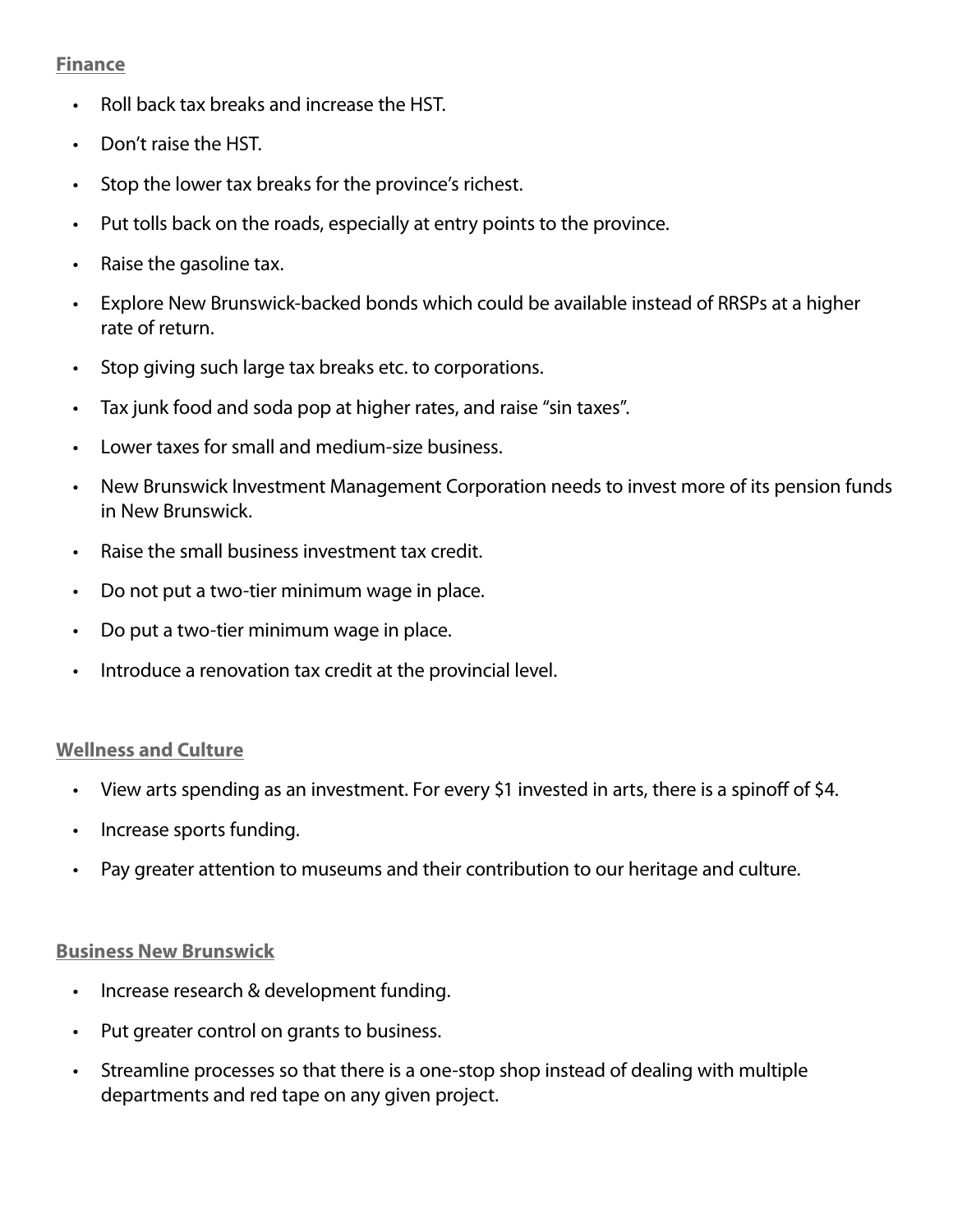#### **Tourism**

- Allow hotels, etc. to introduce a hotel levy in the price of their rates and that money in turn would be re-invested in tourism programs for that community.
- Change camping fees at provincial parks so that private campground owners are not competing unfairly against government-owned facilities.

#### **Natural Resources**

- Review royalty rates to see if they are adequate.
- Shale exploration presents an opportunity that could reap benefits for NB.
- Invest more in silviculture.
- Natural Gas costs are hurting homeowners and business in the St. Stephen area and need government intervention.
- Develop greater opportunities to return Miramichi region to wood-based industries and helping private woodlot owners.
- Assure that anyone who acts as an outfitter guide in the province has a license and liability insurance.

#### **Environment**

- Increase environment enforcement officers numbers in NB.
- Invest more in efficiency programs for business.
- There shouldn't be 12 solid waste commissions for six landfills.

#### **Supply and Services**

- Examine the possible overuse of Blackberries by senior management.
- Use wood pellet technology to heat our hospitals.

## **Justice and Consumer Affairs**

• Return legal aid programs which have been cut over the years.